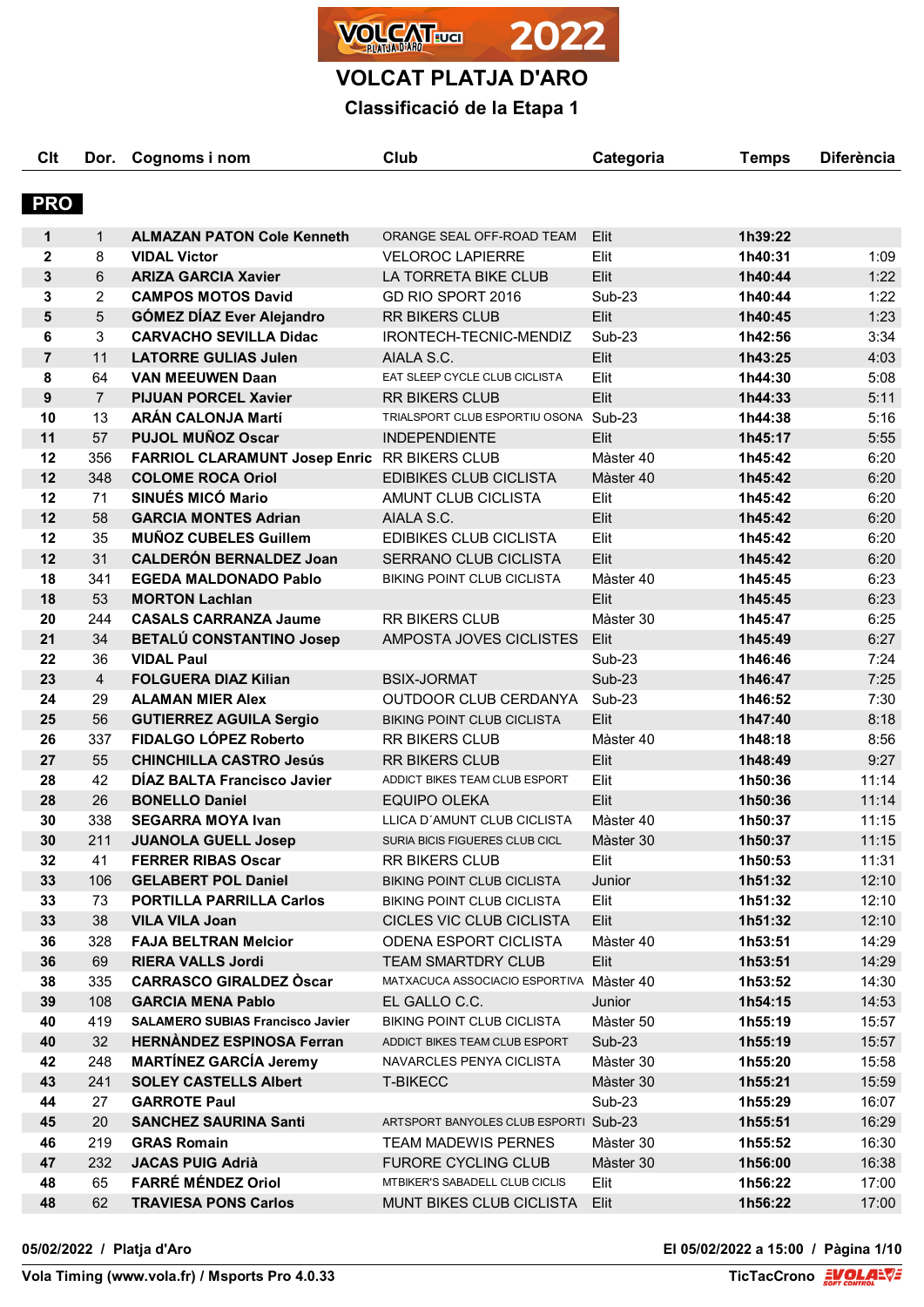

| <b>Clt</b> | Dor. | Cognoms i nom                       | Club                                    | Categoria     | <b>Temps</b> | <b>Diferència</b> |
|------------|------|-------------------------------------|-----------------------------------------|---------------|--------------|-------------------|
| 50         | 343  | <b>MASSANAS SOLA Gerard</b>         | ST.GRAU CYCLING COSTA BRAVA             | Màster 40     | 1h56:59      | 17:37             |
| 51         | 151  | <b>BLUNK Savilia</b>                | ORANGE SEAL OFF-ROAD TEAM               | F.Elit        | 1h57:04      | 17:42             |
| 52         | 107  | <b>DAL MASO Raphael</b>             | TEAM MURET PYRÉNÉES OCCITANIE           | Junior        | 1h57:05      | 17:43             |
| 53         | 201  | <b>GUIRAL DE DIOS Hector</b>        | FRAGA C.C.                              | Màster 30     | 1h57:35      | 18:13             |
| 54         | 61   | <b>PORTA SERRANO Eduard</b>         | <b>BAIX TER CLUB CICLISTA</b>           | Elit          | 1h58:15      | 18:53             |
| 55         | 318  | <b>TORRENTS RODRIGUEZ Carles</b>    | <b>ODENA ESPORT CICLISTA</b>            | Màster 40     | 1h58:16      | 18:54             |
| 55         | 24   | <b>TEMPRANO FERNANDEZ Marti</b>     | <b>BICI 3.0 CLUB CICLISTA</b>           | <b>Sub-23</b> | 1h58:16      | 18:54             |
| 57         | 235  | <b>JUVERT PRAT Albert</b>           | <b>ODENA ESPORT CICLISTA</b>            | Màster 30     | 1h58:32      | 19:10             |
| 57         | 215  | <b>CLARET GARCIA Rafa</b>           | <b>BIKE KIDS</b>                        | Màster 30     | 1h58:32      | 19:10             |
| 59         | 48   | <b>DELGADO CORONADO Aaron</b>       | <b>BIKING POINT CLUB CICLISTA</b>       | Elit          | 1h58:46      | 19:24             |
| 60         | 236  | <b>ESCURA MIQUEL Ferran</b>         | TRIDEPORTE CLUB DEPORTIVO               | Màster 30     | 1h59:24      | 20:02             |
| 60         | 220  | <b>SERRANO LOPEZ Victor</b>         | NOLIMITS VALLES CLUB CICLISTA Màster 30 |               | 1h59:24      | 20:02             |
| 62         | 23   | <b>CRUZ MORCILLO Christian</b>      | NOGUERA SPORTBIKE ASSOC.ESPORT          | Elit          | 1h59:27      | 20:05             |
| 63         | 321  | <b>ASGLEYAS VIVOLAS Ramon</b>       | ELS TRES CAMPANARS CLUB CICL            | Màster 40     | 1h59:29      | 20:07             |
| 64         | 342  | <b>PALAU FORTE Ramon</b>            | <b>MOLABIKES CLUB CICLISME</b>          | Màster 40     | 2h00:01      | 20:39             |
| 65         | 25   | <b>MARTINEZ CALDITO Xavi</b>        | FES BICI IGUALADA CLUB CICLIST          | Elit          | 2h00:46      | 21:24             |
| 66         | 240  | <b>SILVESTRE DAURA LIUIS</b>        | <b>BIKING POINT CLUB CICLISTA</b>       | Màster 30     | 2h01:09      | 21:47             |
| 66         | 49   | <b>PAREDES TRILLA Gerard</b>        | NOGUERA SPORTBIKE ASSOC.ESPORT          | Elit          | 2h01:09      | 21:47             |
| 66         | 16   | <b>VILASECA RODRIGUEZ Edgar</b>     | <b>VELO BERGA</b>                       | Elit          | 2h01:09      | 21:47             |
| 66         | 12   | <b>MUNTADA MELET Joan</b>           | D'OLIANA AGRUPACIO CICLISTA             | Elit          | 2h01:09      | 21:47             |
| 70         | 207  | <b>JUAN SERRADOR Carles</b>         | MTBIKER'S SABADELL CLUB CICLIS          | Màster 30     | 2h01:16      | 21:54             |
| 71         | 33   | <b>MORENO COLL Aleix</b>            | <b>BAGES UNIO CICLISTA</b>              | Elit          | 2h01:32      | 22:10             |
| 72         | 355  | <b>MATOS PARDO Jordi</b>            | <b>CORNELLA ESPORT CICLISTA</b>         | Màster 40     | 2h01:34      | 22:12             |
| 72         | 315  | PERSONAL FERNANDEZ Juan Manuel      | <b>MUNT BIKES CLUB CICLISTA</b>         | Màster 40     | 2h01:34      | 22:12             |
| 74         | 14   | <b>HERRADOR Eduard</b>              | VILA BIKE CLUB CICLISTA                 | Elit          | 2h01:59      | 22:37             |
| 75         | 18   | <b>DE DIOS CRESPO Aitor</b>         | NOGUERA SPORTBIKE ASSOC.ESPORT          | Elit          | 2h02:10      | 22:48             |
| 76         | 320  | <b>CERVERA IBARZ Sergio</b>         | OPEN NATURA CLUB ESPORTIU BTT           | Màster 40     | 2h02:52      | 23:30             |
| 77         | 209  | <b>RICART QUESADA Marc</b>          | NOLIMITS VALLES CLUB CICLISTA Màster 30 |               | 2h03:30      | 24:08             |
| 78         | 426  | <b>PUIG NADAL Lluís</b>             | DOCTOR J BIKES BEGUR CLUB CICL          | Màster 50     | 2h03:31      | 24:09             |
| 79         | 224  | <b>LABAILA NAVARRO Vicente</b>      | FRAGA C.C.                              | Màster 30     | 2h04:10      | 24:48             |
| 80         | 305  | <b>SANZ BLANCO David</b>            | <b>INDEPENDIENTE</b>                    | Màster 40     | 2h05:02      | 25:40             |
| 81         | 247  | <b>CIRERA Marc</b>                  | <b>TRIBONAVISTACOLLBAIX</b>             | Màster 30     | 2h05:05      | 25:43             |
| 81         | 228  | <b>BETETA CABALLERO David</b>       | NOLIMITS VALLES CLUB CICLISTA Màster 30 |               | 2h05:05      | 25:43             |
| 81         | 70   | <b>MATHIEU Didier</b>               | CRABBER TOITURES - CC CHEVIGNY          | Elit          | 2h05:05      | 25:43             |
| 81         | 68   | <b>NUÑEZ BATICÓN Israel</b>         | <b>MASSI</b>                            | Elit          | 2h05:05      | 25:43             |
| 85         | 208  | <b>LOMBARDO DIEZ Marc</b>           | MEDINA CLUB CICLISTA                    | Màster 30     | 2h05:19      | 25:57             |
| 86         | 233  | <b>PRADANAS Roberto</b>             | G.E.R. CLUB CICLISTA                    | Màster 30     | 2h06:17      | 26:55             |
| 86         | 45   | <b>ALMARCHA ADELL Esteve</b>        | <b>BIKING POINT CLUB CICLISTA</b>       | Elit          | 2h06:17      | 26:55             |
| 88         | 424  | <b>GRANERO RUSIÑOL Toni</b>         | BICIXTREM BERGA CLUB ESPORTIU           | Màster 50     | 2h06:18      | 26:56             |
| 89         | 425  | <b>MARTIN RIGHINI Stephane</b>      | E-BICIGRINO ASSOCIACIO ESPORTI          | Màster 50     | 2h06:19      | 26:57             |
| 90         | 346  | <b>AMAT PARTEGAS Salva</b>          | <b>VELO BERGA</b>                       | Màster 40     | 2h06:30      | 27:08             |
| 90         | 345  | AGUIRREAZALDEGUI ZUBIZARRETA Gorka  | DONOSTI GAIN S.C.D.                     | Màster 40     | 2h06:30      | 27:08             |
| 92         | 351  | <b>PALLARES GARCIA David</b>        | <b>ODENA ESPORT CICLISTA</b>            | Màster 40     | 2h07:14      | 27:52             |
| 92         | 225  | <b>MOIX CHINARRO Jordi</b>          | FES BICI IGUALADA CLUB CICLIST          | Màster 30     | 2h07:14      | 27:52             |
| 94         | 323  | <b>SANCHEZ NAVARRO Jose</b>         | BIKE AMB BICI CERVELLO CL CICL          | Màster 40     | 2h07:20      | 27:58             |
| 95         | 421  | <b>PARRAGA VITALI David Ignacio</b> | SERRANO CLUB CICLISTA                   | Màster 50     | 2h07:40      | 28:18             |
| 96         | 252  | <b>JIMENEZ MUÑOZ Carlos</b>         | VINCLES LA GARRIGA CLUB ESPORT          | Màster 30     | 2h07:54      | 28:32             |
| 96         | 202  | <b>VISA ROMERO Javier</b>           | FRAGA C.C.                              | Màster 30     | 2h07:54      | 28:32             |
| 98         | 239  | <b>BOSCH VILELLA Roc</b>            | ALGUAIRE CLUB CICLISTA                  | Màster 30     | 2h08:17      | 28:55             |
| 99         | 427  | <b>LLORT FARRE Antoni</b>           | <b>BICI 3.0 CLUB CICLISTA</b>           | Màster 50     | 2h08:40      | 29:18             |
| 100        | 349  | <b>VALENTIN Benoit</b>              |                                         | Màster 40     | 2h08:43      | 29:21             |
| 101        | 332  | <b>GRUESO LUCENA Ramon</b>          | RR BIKERS CLUB                          | Màster 40     | 2h08:44      | 29:22             |

**05/02/2022 / Platja d'Aro El 05/02/2022 a 15:00 / Pàgina 2/10**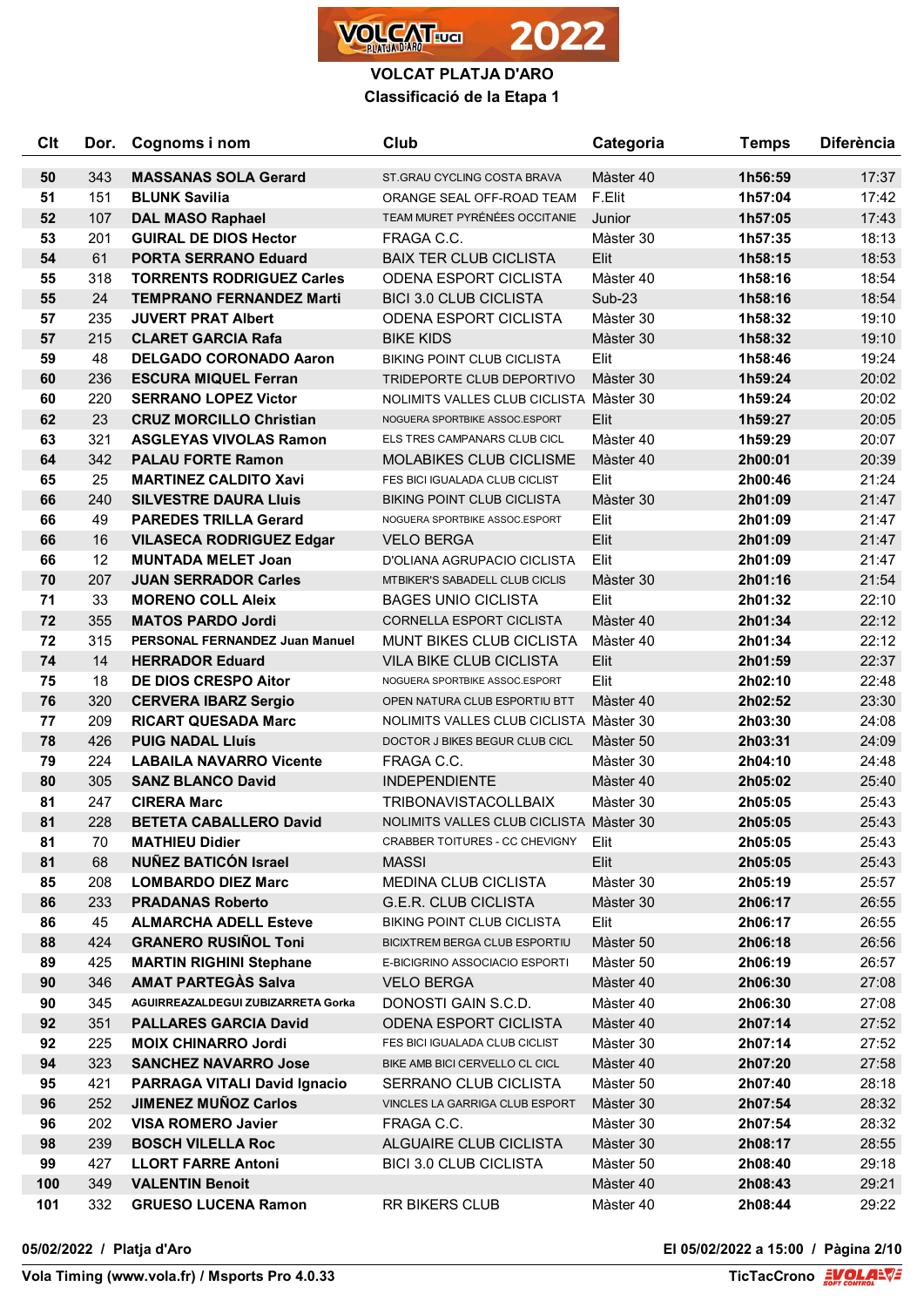

| Clt | Dor. | Cognoms i nom                   | Club                                      | Categoria | <b>Temps</b> | <b>Diferència</b> |
|-----|------|---------------------------------|-------------------------------------------|-----------|--------------|-------------------|
| 102 | 152  | <b>MORENO CASTAÑEDA Noemi</b>   | <b>ODENA ESPORT CICLISTA</b>              | F.Elit    | 2h08:45      | 29:23             |
| 103 | 154  | <b>MUNTADAS VILASIS Jordina</b> | <b>BIKE KIDS</b>                          | F.Elit    | 2h08:46      | 29:24             |
| 104 | 405  | <b>SAUBERE Christophe</b>       | COUSERANS CYCLISTE PYRÉNÉES               | Màster 50 | 2h08:50      | 29:28             |
| 105 | 251  | <b>HUERTAS JUDERIAS Fabian</b>  | VINCLES LA GARRIGA CLUB ESPORT            | Màster 30 | 2h08:55      | 29:33             |
| 106 | 101  | <b>ILLA FÀBREGAS Arnau</b>      | <b>VIC-ETB CLUB NATACIO</b>               | Junior    | 2h08:56      | 29:34             |
| 106 | 15   | <b>SAZATORNIL RIBA Carlos</b>   | <b>BIKELAMOLA</b>                         | Elit      | 2h08:56      | 29:34             |
| 108 | 231  | <b>MORROS Josep</b>             | <b>TARREGA CLUB CICLISTA</b>              | Màster 30 | 2h09:30      | 30:08             |
| 108 | 159  | <b>DIESNER Naima Madlen</b>     |                                           | F.Elit    | 2h09:30      | 30:08             |
| 110 | 415  | <b>CANO UBEDA Xavi</b>          | MATADEPERA CLUB BTT                       | Màster 50 | 2h09:39      | 30:17             |
| 110 | 319  | <b>MARTINEZ LOPEZ Benito</b>    | VALLES TERRASSA CLUB CICLISTA             | Màster 40 | 2h09:39      | 30:17             |
| 112 | 9    | <b>PALACIO PORTILLO Enaitz</b>  | KARRANTZA S.C.                            | Elit      | 2h10:17      | 30:55             |
| 113 | 432  | <b>PALOMINO VEGA Jose</b>       | NAVARCLES PENYA CICLISTA                  | Màster 60 | 2h10:23      | 31:01             |
| 113 | 420  | <b>SERRA LOPEZ Esteve</b>       | VILASSAR DE MAR CLUB CICLISTA             | Màster 50 | 2h10:23      | 31:01             |
| 113 | 309  | <b>BARRERO FERNANDEZ Ivan</b>   | NAVARCLES PENYA CICLISTA                  | Màster 40 | 2h10:23      | 31:01             |
| 113 | 213  | <b>AGUILAR ADALID Esteban</b>   | ADDICT BIKES TEAM CLUB ESPORT             | Màster 30 | 2h10:23      | 31:01             |
| 117 | 63   | <b>ROMERO ALARCON Oscar</b>     | <b>ONVELO MATARO CLUB CICLISTA Sub-23</b> |           | 2h10:29      | 31:07             |
| 118 | 354  | <b>CLARIANA BLANCO César</b>    | AMPOSTA JOVES CICLISTES                   | Màster 40 | 2h10:32      | 31:10             |
| 119 | 102  | <b>MORILLA CODINA Pau</b>       | VIC-ETB CLUB NATACIO                      | Junior    | 2h10:47      | 31:25             |
| 120 | 407  | <b>GÓMEZ CAPARROS Francisco</b> | <b>MEDINA CLUB CICLISTA</b>               | Màster 50 | 2h10:53      | 31:31             |
| 121 | 418  | <b>LEDUC Philippe</b>           | <b>TEAM MADEWIS</b>                       | Màster 50 | 2h10:55      | 31:33             |
| 122 | 313  | <b>VALERO FONT Daniel</b>       | ARTBIKE THE CYCLIST CLUB CICLI            | Màster 40 | 2h11:02      | 31:40             |
| 123 | 46   | <b>SENDRA SEREN Jordi</b>       | ANCLAS CLUB CICLISTA                      | Elit      | 2h11:31      | 32:09             |
| 124 | 310  | <b>GARCIA CIBRIAN Fran</b>      |                                           | Màster 40 | 2h11:34      | 32:12             |
| 125 | 204  | <b>MACHADO Eduard</b>           | SARRIA DE TER CLUB CICLISTA               | Màster 30 | 2h11:37      | 32:15             |
| 126 | 329  | <b>LOPEZ RAMOS Luis Antonio</b> | REPUBLIK BIKES CLUB CICLISTA              | Màster 40 | 2h12:02      | 32:40             |
| 127 | 156  | <b>QUIROGA PADILLA Sonia</b>    | <b>RR BIKERS CLUB</b>                     | F.Elit    | 2h12:17      | 32:55             |
| 128 | 350  | <b>VAL LUCAS Santi</b>          | TRIDEPORTE CLUB DEPORTIVO                 | Màster 40 | 2h12:29      | 33:07             |
| 129 | 410  | <b>TORRES HERNÁNDEZ Pedro</b>   | REPUBLIK BIKES CLUB CICLISTA              | Màster 50 | 2h12:34      | 33:12             |
| 129 | 409  | <b>MANDRI PLA Josep</b>         | PREMIA DE DALT C.C. BTT                   | Màster 50 | 2h12:34      | 33:12             |
| 131 | 417  | <b>GONZALEZ MORALES David</b>   | ALT PENEDES BICI CLUB                     | Màster 50 | 2h12:45      | 33:23             |
| 132 | 160  | <b>XINXO MORERA Ada</b>         | TRIDEPORTE CLUB DEPORTIVO                 | F.Elit    | 2h12:46      | 33:24             |
| 133 | 103  | <b>BINAS Pierre</b>             | <b>TEAM MADEWIS</b>                       | Junior    | 2h13:21      | 33:59             |
| 134 | 413  | <b>DIAZ NIETO Xavier</b>        |                                           | Màster 50 | 2h13:38      | 34:16             |
| 135 | 403  | <b>TUGUES MARSOL Josep</b>      | MIG SEGRE BIKE CLUB CICLISTA              | Màster 50 | 2h13:52      | 34:30             |
| 135 | 214  | <b>TUNKARA FISIRU Momo</b>      | NOGUERA SPORTBIKE ASSOC.ESPORT            | Màster 30 | 2h13:52      | 34:30             |
| 137 | 40   | <b>CANO MONSONET Xavi</b>       | MATADEPERA CLUB BTT                       | Sub-23    | 2h14:56      | 35:34             |
| 138 | 250  | <b>SAAVEDRA Edson</b>           |                                           | Màster 30 | 2h15:10      | 35:48             |
| 139 | 72   | <b>CANAL Victor</b>             | <b>BIKETRAINING CLUB CICLISTA</b>         | Elit      | 2h15:12      | 35:50             |
| 140 | 414  | <b>CARTAÑA PUJOL Jose Maria</b> | OPEN NATURA CLUB ESPORTIU BTT             | Màster 50 | 2h15:16      | 35:54             |
| 141 | 59   | <b>ALCANTARILLA MORENO Marc</b> | <b>ODENA ESPORT CICLISTA</b>              | Elit      | 2h15:18      | 35:56             |
| 142 | 311  | <b>TEIXIDÓ MERCADER Jordi</b>   | TRIATLO COSTA BRAVA CLUB                  | Màster 40 | 2h16:11      | 36:49             |
| 143 | 347  | <b>PERALBA COSTA Roger</b>      | FURORE CYCLING CLUB                       | Màster 40 | 2h16:29      | 37:07             |
| 144 | 353  | <b>ALAMAN GAIRALT Xavi</b>      | OUTDOOR CLUB CERDANYA                     | Màster 50 | 2h16:31      | 37:09             |
| 145 | 223  | <b>COSTA CASELLAS Marc</b>      | CROMOLY BIKES VALL DEL TERRI Màster 30    |           | 2h16:44      | 37:22             |
| 146 | 234  | <b>PADRÓS TARRÉS Sergi</b>      | CICLES VIC CLUB CICLISTA                  | Màster 30 | 2h17:12      | 37:50             |
| 147 | 216  | <b>RAMOS Albert</b>             | <b>CLUB CICLISTA LA GARRIGA</b>           | Màster 30 | 2h17:13      | 37:51             |
| 148 | 227  | <b>TORRAS BOLOIX Xavi</b>       | SANTVI CLUB ESPORTIU                      | Màster 30 | 2h17:14      | 37:52             |
| 149 | 210  | <b>CABALLERO GARCIA Néstor</b>  |                                           | Màster 30 | 2h17:17      | 37:55             |
| 150 | 406  | <b>PRADAS FERNANDEZ Manel</b>   | LES FRANQUESES V. C.E.UNIO CIC            | Màster 50 | 2h17:20      | 37:58             |
| 151 | 153  | <b>FUENTES COLL Lidia</b>       | SCOTT BIKES CLUB ESPORTIU                 | F.Sub-23  | 2h17:22      | 38:00             |
| 152 | 307  | <b>VIVES SANCHEZ David</b>      | <b>BICI 3.0 CLUB CICLISTA</b>             | Màster 40 | 2h17:39      | 38:17             |
| 153 | 249  | <b>CEBRI Marc</b>               | PROBIKE CLUB                              | Màster 30 | 2h19:25      | 40:03             |

**05/02/2022 / Platja d'Aro El 05/02/2022 a 15:00 / Pàgina 3/10**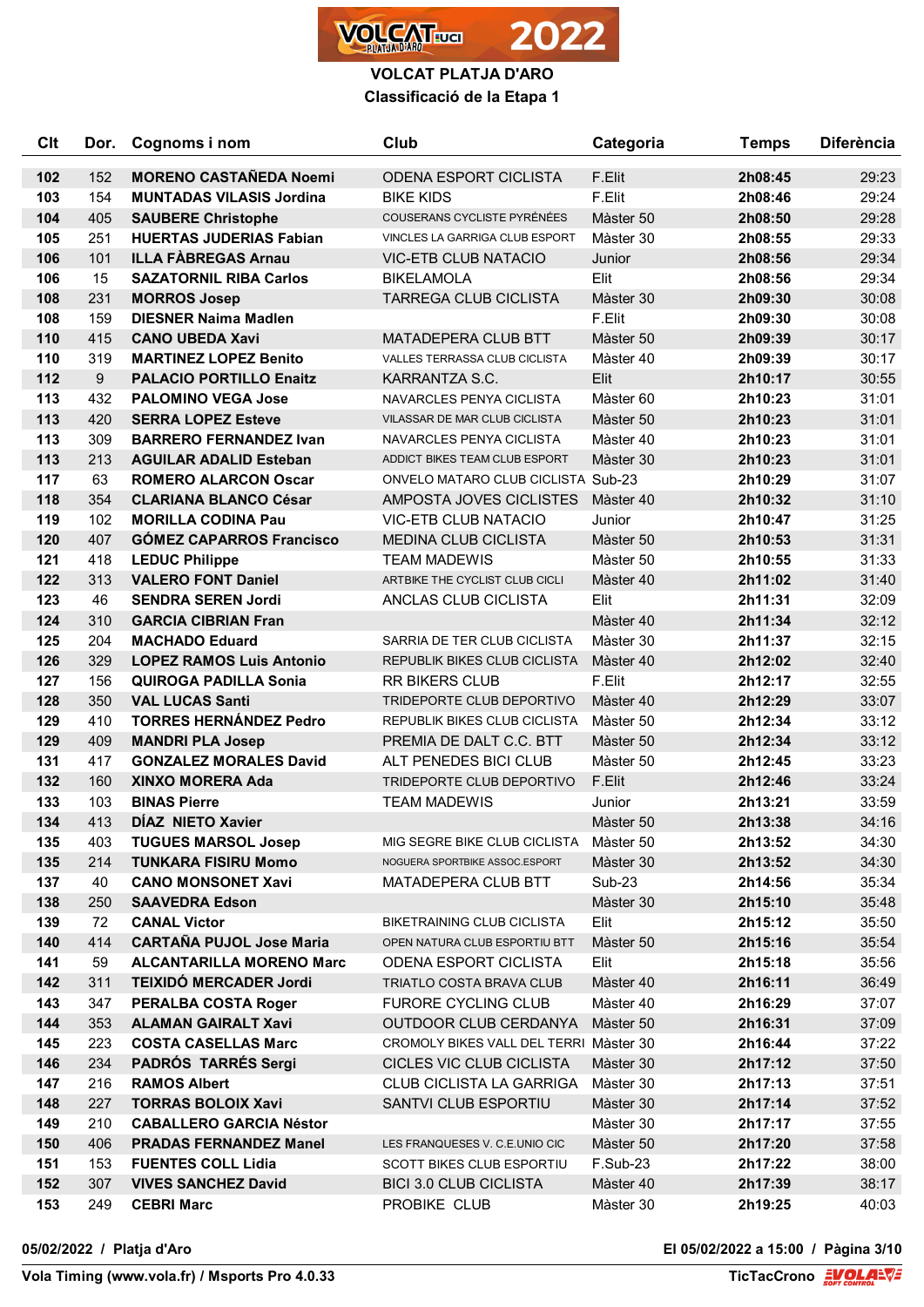

| Clt | Dor. | Cognoms i nom                     | Club                                     | Categoria   | <b>Temps</b> | <b>Diferència</b> |
|-----|------|-----------------------------------|------------------------------------------|-------------|--------------|-------------------|
| 154 | 334  | <b>SANCHEZ MALLORQUIN Rafa</b>    | <b>SCOTT BIKES CLUB ESPORTIU</b>         | Màster 40   | 2h19:27      | 40:05             |
| 155 | 331  | <b>LOPEZ MARTINEZ Manel</b>       | ROCABIKES CLUB ESPORTIU Màster 40        |             | 2h19:47      | 40:25             |
| 156 | 161  | <b>LUISI CAUSSA Tatiana</b>       | <b>EDIBIKES CLUB CICLISTA</b>            | F.Màster 30 | 2h19:49      | 40:27             |
| 157 | 37   | <b>DIAZ CALIZ Xabier</b>          | <b>ENKAR BTT CLUB CICLISTA</b>           | Elit        | 2h19:57      | 40:35             |
| 158 | 436  | YÉBENES LÓPEZ Blas                | <b>MEDINA CLUB CICLISTA</b>              | Màster 60   | 2h20:09      | 40:47             |
| 159 | 212  | PASARELL VIÑAS Roger              | LA GARRIGA CLUB CICLISTA                 | Màster 30   | 2h20:52      | 41:30             |
| 160 | 166  | <b>PICAS Aina</b>                 | <b>TRIBONAVISTACOLLBAIX</b>              | F.Màster 30 | 2h21:10      | 41:48             |
| 161 | 303  | <b>RIBAS PUMAROLA Joan</b>        | <b>CICLES SERRANO</b>                    | Màster 40   | 2h21:11      | 41:49             |
| 162 | 17   | <b>NICOLÀS CORBELLA Marc</b>      | MON BIKER CLUB CICLISTA PENEDE           | Elit        | 2h21:36      | 42:14             |
| 163 | 237  | <b>SEGURA SEGURA David</b>        | FES BICI IGUALADA CLUB CICLIST           | Màster 30   | 2h22:10      | 42:48             |
| 164 | 330  | <b>CIURANS I MALLORQUIN Jofre</b> | <b>SCOTT BIKES CLUB ESPORTIU</b>         | Màster 40   | 2h22:13      | 42:51             |
| 165 | 429  | <b>MULLER Claude</b>              | OPEN NATURA CLUB ESPORTIU BTT            | Màster 60   | 2h22:18      | 42:56             |
| 166 | 203  | <b>SOROLLA SERES Héctor</b>       | FRAGA C.C.                               | Màster 30   | 2h23:04      | 43:42             |
| 167 | 333  | <b>MANZANO VAZQUEZ Oscar</b>      | AMIGOS DE LA BICI A.D.                   | Màster 40   | 2h23:07      | 43:45             |
| 167 | 316  | <b>MALLEN ROMERO Jose Antonio</b> | <b>ODENA ESPORT CICLISTA</b>             | Màster 40   | 2h23:07      | 43:45             |
| 167 | 217  | <b>CASTILLO TAMAYO David</b>      | LES FRANQUESES V. C.E.UNIO CIC           | Màster 30   | 2h23:07      | 43:45             |
| 170 | 164  | <b>REINA CORVILLO Judit</b>       | <b>BANYOLES CLUB CICLISTA</b>            | F.Màster 30 | 2h23:12      | 43:50             |
| 171 | 325  | <b>GONZALEZ MARCOS David</b>      | CASTELLAR BIKE TOLRACLUB CICL            | Màster 40   | 2h24:16      | 44:54             |
| 172 | 238  | <b>SOTO GARCIA Yeray</b>          | OPEN NATURA CLUB ESPORTIU BTT            | Màster 30   | 2h24:19      | 44:57             |
| 173 | 434  | <b>CAÑELLAS AMER Martin</b>       |                                          | Màster 50   | 2h24:23      | 45:01             |
| 174 | 402  | <b>TATCHE TORRES Oscar</b>        | SANT QUIRZE DEL VALLES CLUB PE           | Màster 50   | 2h25:37      | 46:15             |
| 175 | 157  | <b>SOLES CASTILLON Alba</b>       | <b>EDIBIKES CLUB CICLISTA</b>            | F.Elit      | 2h25:42      | 46:20             |
| 176 | 306  | <b>QUINTAS Xavier</b>             | <b>VIC-ETB CLUB NATACIO</b>              | Màster 40   | 2h25:56      | 46:34             |
| 177 | 44   | <b>MARTINEZ FERRÉ Sergi</b>       | <b>BIKING POINT CLUB CICLISTA</b>        | Elit        | 2h26:03      | 46:41             |
| 178 | 221  | <b>REVALIENTE TABAS Pablo</b>     | RATPENAT CLUB CICLISTA                   | Màster 30   | 2h26:05      | 46:43             |
| 179 | 43   | <b>ESPINAR GIMENEZ Jordi</b>      | <b>SBR CLUB CICLISTA</b>                 | Elit        | 2h27:10      | 47:48             |
| 180 | 21   | <b>JIMENEZ TOBAL Axel</b>         | <b>MORENITO PENYA CICLISTA</b>           | Elit        | 2h27:12      | 47:50             |
| 181 | 54   | <b>GUASCH BOQUE Guillem</b>       | MONTBIKE MONTBRIO CLUB ESPORTI Elit      |             | 2h27:26      | 48:04             |
| 182 | 167  | <b>BALLUS ARMET Marta</b>         | <b>EDIBIKES CLUB CICLISTA</b>            | F.Màster 30 | 2h28:07      | 48:45             |
| 183 | 401  | <b>TATCHE TORRES Xavier</b>       | SANT QUIRZE DEL VALLES CLUB PE           | Màster 50   | 2h28:08      | 48:46             |
| 184 | 312  | <b>TOURNOU Stéphane</b>           |                                          | Màster 40   | 2h28:09      | 48:47             |
| 185 | 205  | <b>MANAU MARTINEZ Albert</b>      | <b>BICI 3.0 CLUB CICLISTA</b>            | Màster 30   | 2h29:31      | 50:09             |
| 186 | 229  | <b>FATTY GARCIA Lamin</b>         | MONTBLANC CLUB BTT                       | Màster 30   | 2h30:02      | 50:40             |
| 187 | 404  | <b>ESTEBANELL PICH Jaume</b>      | MOSSOS D'ESQUADRA CLUB ESPORT. Màster 50 |             | 2h30:09      | 50:47             |
| 188 | 30   | <b>ROVIRA VERDAGUER Roger</b>     | CICLES VIC CLUB CICLISTA                 | Elit        | 2h30:16      | 50:54             |
| 189 | 308  | <b>GEVERS Danny</b>               | ZWIERS BH MTB TEAM                       | Màster 40   | 2h30:17      | 50:55             |
| 189 | 28   | <b>MONTERO PEREZ Manuel</b>       | <b>TENUEE</b>                            | Elit        | 2h30:17      | 50:55             |
| 191 | 22   | <b>KNEPPERS Paul</b>              | <b>CAMPO BICICLETA</b>                   | Elit        | 2h30:18      | 50:56             |
| 192 | 170  | <b>MARTINEZ ROMERO Ana</b>        | LR TEAM                                  | F.Màster 40 | 2h30:30      | 51:08             |
| 193 | 67   | <b>GARCIA MARTINEZ Adrià</b>      | <b>INDEPENDIENTE</b>                     | Elit        | 2h30:39      | 51:17             |
| 194 | 423  | <b>FUENTES IGLESIAS Diego</b>     | OPEN NATURA CLUB ESPORTIU BTT            | Màster 50   | 2h30:41      | 51:19             |
| 195 | 163  | <b>MARTÍNEZ DOMENE Irene</b>      | <b>ODENA ESPORT CICLISTA</b>             | F.Màster 30 | 2h31:22      | 52:00             |
| 196 | 408  | <b>TEMPRANO MUÑOZ Raul</b>        | <b>BICI 3.0 CLUB CICLISTA</b>            | Màster 50   | 2h31:27      | 52:05             |
| 197 | 162  | <b>BOJ GUERRA Carla</b>           | ADDICT BIKES TEAM CLUB ESPORT            | F.Màster 30 | 2h32:15      | 52:53             |
| 198 | 246  | <b>BONELL RUIZ Amadeu</b>         | FES BICI IGUALADA CLUB CICLIST           | Màster 30   | 2h32:21      | 52:59             |
| 199 | 428  | <b>BADIA SENDRA Joan</b>          | <b>ODENA ESPORT CICLISTA</b>             | Màster 60   | 2h32:30      | 53:08             |
| 200 | 173  | <b>LAUCO Nuria</b>                | REPUBLIK BIKES CLUB CICLISTA             | F.Màster 50 | 2h33:16      | 53:54             |
| 201 | 437  | <b>HERNANDEZ LABAJOS Joan</b>     | MONTCADA CLUB CICLISTA                   | Màster 60   | 2h35:13      | 55:51             |
| 202 | 433  | <b>BOSCH VICENS Joan</b>          | LES FRANQUESES V. C.E.UNIO CIC           | Màster 60   | 2h35:31      | 56:09             |
| 203 | 243  | <b>BUENO GIL Javier</b>           | OPEN NATURA CLUB ESPORTIU BTT            | Màster 30   | 2h35:55      | 56:33             |
| 204 | 52   | <b>BARRASO RODRIGO Albert</b>     | MONTBIKE MONTBRIO CLUB ESPORTI Elit      |             | 2h36:10      | 56:48             |
| 205 | 411  | <b>HERNÀNDEZ MONTUENGA Manel</b>  | ADDICT BIKES TEAM CLUB ESPORT            | Màster 50   | 2h36:34      | 57:12             |

**Vola Timing (www.vola.fr) / Msports Pro 4.0.33** 

**05/02/2022 / Platja d'Aro El 05/02/2022 a 15:00 / Pàgina 4/10**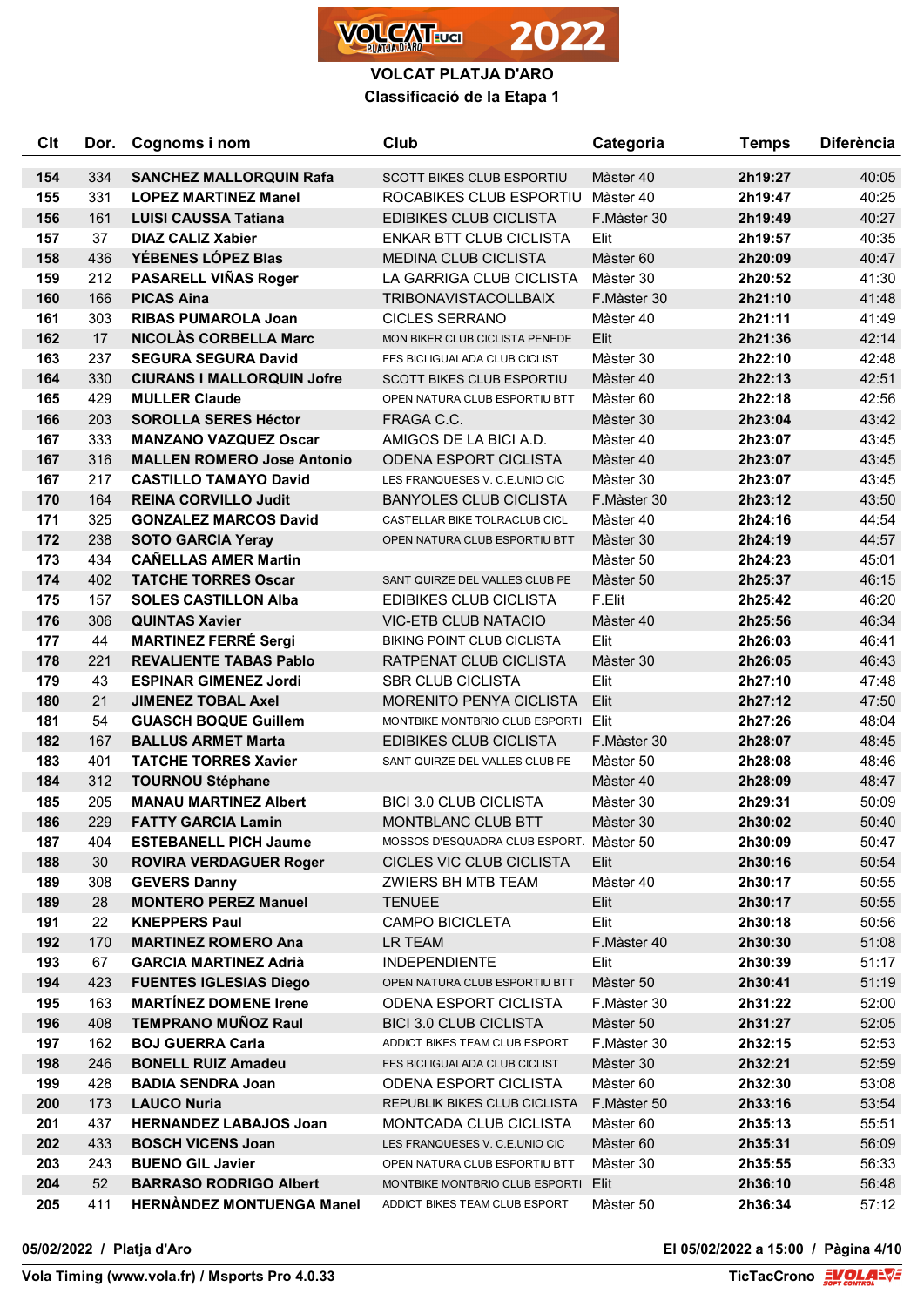

| <b>C</b> It | Dor. | Cognoms i nom                      | Club                                  | Categoria   | Temps   | <b>Diferència</b> |
|-------------|------|------------------------------------|---------------------------------------|-------------|---------|-------------------|
|             |      |                                    |                                       |             |         |                   |
| 206         | 172  | <b>HOUDU Valerie</b>               | COUSERANS CYCLISTE PYRÉNÉES           | F.Màster 50 | 2h36:37 | 57:15             |
| 207         | 206  | <b>MARTINEZ Xavier</b>             | <b>MTBIKER'S SABADELL CLUB CICLIS</b> | Màster 30   | 2h39:14 | 59:52             |
| 208         | 317  | <b>FONT Eusebi</b>                 | CIUTAT DE REUS CLUB CICLISTA          | Màster 40   | 2h39:20 | 59:58             |
| 209         | 435  | <b>DAL MASO Frédéric</b>           | COUSERANS CYCLISTE PYRÉNÉES           | Màster 60   | 2h39:44 | 1h00:22           |
| 210         | 230  | <b>ESPEJO Marc</b>                 | CASES NOVES CLUB BTT                  | Màster 30   | 2h40:31 | 1h01:09           |
| 211         | 39   | <b>MOSTAZO XARLES Pau</b>          | ESPALMADOR GRUP ESPORTIU              | Elit        | 2h41:50 | 1h02:28           |
| 212         | 324  | <b>GRANADOS Jordi</b>              |                                       | Màster 40   | 2h44:52 | 1h05:30           |
| 213         | 352  | <b>BRUGUERA ARNES Robert</b>       | <b>BLANDA ESPARTANS</b>               | Màster 40   | 2h45:27 | 1h06:05           |
| 214         | 431  | <b>SOLE MARBA Armand</b>           | TRACK TEAM CLUB CICLISTA BELLP        | Màster 60   | 2h46:48 | 1h07:26           |
| 215         | 171  | <b>SEGURA TORRENS Anna</b>         | <b>BIKING POINT CLUB CICLISTA</b>     | F.Màster 40 | 2h49:12 | 1h09:50           |
| 216         | 336  | <b>AURELL BIOSCA Alex</b>          | <b>BIKING POINT CLUB CICLISTA</b>     | Màster 40   | 2h49:13 | 1h09:51           |
| 217         | 322  | <b>CONTRERAS BASSANGE Francesc</b> | TRACK TEAM CLUB CICLISTA BELLP        | Màster 40   | 2h55:22 | 1h16:00           |
| 218         | 169  | <b>GOMEZ CARRION Raquel</b>        | SPRINT BIKE CLUB CICLISTA             | F.Màster 40 | 2h58:07 | 1h18:45           |
| 219         | 416  | <b>SCHMIDT LACOMBE Pere</b>        | SARRIA DE TER CLUB CICLISTA           | Màster 50   | 3h07:05 | 1h27:43           |
| 220         | 314  | <b>CAMPOS LEÓN Alfonso</b>         | RATPENAT CLUB CICLISTA                | Màster 40   | 3h09:59 | 1h30:37           |

#### **Absents**

| 50  | <b>GUAL GRAFO Gerrad</b>          | <b>ODENA ESPORT CICLISTA</b>   | Elit      |
|-----|-----------------------------------|--------------------------------|-----------|
| 158 | <b>ROURA PEREZ Silvia</b>         | <b>BIKE KIDS</b>               | F.Elit    |
| 222 | <b>BAILEN Javi</b>                | SANT JUST AGRUPACIO CICLISTA   | Màster 30 |
| 242 | <b>ALEMANY MISERACHS Roger</b>    | FES BICI IGUALADA CLUB CICLIST | Màster 30 |
| 245 | <b>MARTÍNEZ CAÑAS Samuel</b>      | SANT JUST AGRUPACIO CICLISTA   | Màster 30 |
| 301 | <b>RAMOS SANDOVAL Víctor Hugo</b> |                                | Màster 40 |
| 422 | <b>HURTÓS SUBIRÓS Jordi</b>       | DOCTOR J BIKES BEGUR CLUB CICL | Màster 50 |

### **Abandons**

| 10   | <b>GAULANDEAU Julien</b>       | XC63                             | Elit.       |
|------|--------------------------------|----------------------------------|-------------|
| 165. | <b>PASCUAL GODALL Teresa</b>   | <b>SCOTT BIKES CLUB ESPORTIU</b> | F.Màster 30 |
| 218  | <b>VILLALBA CORDOBA Eduard</b> | <b>BIKE KIDS</b>                 | Màster 30   |
| 327  | LAFUENTE SALA Eduardo          | BIKE AMB BICI CERVELLO CL CICL   | Màster 40   |
| 340  | <b>PAREJO RUIZ Carlos</b>      | CASTELLAR BIKE TOLRACLUB CICL    | Màster 40   |
| 430  | <b>DIDIER Carre</b>            | COUSERANS CYCLISTE               | Màster 60   |

# **OPEN**

| 1            | 815  | <b>CYCLING NO LIMIT</b>               | CARDEDEU CLUB CICLISTA                | Open Duo | 1h58:02 |       |
|--------------|------|---------------------------------------|---------------------------------------|----------|---------|-------|
| $\mathbf{2}$ | 809  | <b>ELS BARRETINES</b>                 | <b>JUFRÉ CYCLING</b>                  | Open Duo | 1h59:30 | 1:28  |
| 3            | 1065 | <b>DALMAU VIURE Joan</b>              |                                       | Open     | 2h00:20 | 2:18  |
| 4            | 650  | <b>FUGARDO CORTADA Marc</b>           |                                       | Open     | 2h02:26 | 4:24  |
| 5            | 841  | <b>CORRATEC - VIC SPORTS TEAM MAS</b> |                                       | Open Duo | 2h02:41 | 4:39  |
| 6            | 850  | <b>GUALEMANY MTB TEAM</b>             | <b>FES BICI IGUALADA CLUB CICLIST</b> | Open Duo | 2h04:08 | 6:06  |
| 7            | 843  | <b>ROCABIKE</b>                       | <b>ROCABIKE</b>                       | Open Duo | 2h04:11 | 6:09  |
| 8            | 1063 | <b>GUIBAS BASSOLS Albert</b>          | C.C.OLOT                              | Open     | 2h05:10 | 7:08  |
| 8            | 716  | <b>GUITERAS VILA Albert</b>           | <b>BIKE MOIÀ</b>                      | Open     | 2h05:10 | 7:08  |
| 10           | 705  | <b>GARCIA HINOJOSA Albert</b>         |                                       | Open     | 2h06:30 | 8:28  |
| 11           | 812  | <b>BLAI BIKES TEAM</b>                |                                       | Open Duo | 2h06:33 | 8:31  |
| 12           | 825  | <b>TEAM FALOMI</b>                    | <b>CLUB CERDANYA PIRINEUS</b>         | Open Duo | 2h06:40 | 8:38  |
| 13           | 682  | <b>SAROUL Alain</b>                   |                                       | Open     | 2h07:29 | 9:27  |
| 14           | 657  | <b>COSTA VILAR David</b>              | <b>BICICLETES TOPE</b>                | Open     | 2h07:49 | 9:47  |
| 15           | 817  | <b>SANT GRAU</b>                      |                                       | Open Duo | 2h08:39 | 10:37 |

**05/02/2022 / Platja d'Aro El 05/02/2022 a 15:00 / Pàgina 5/10**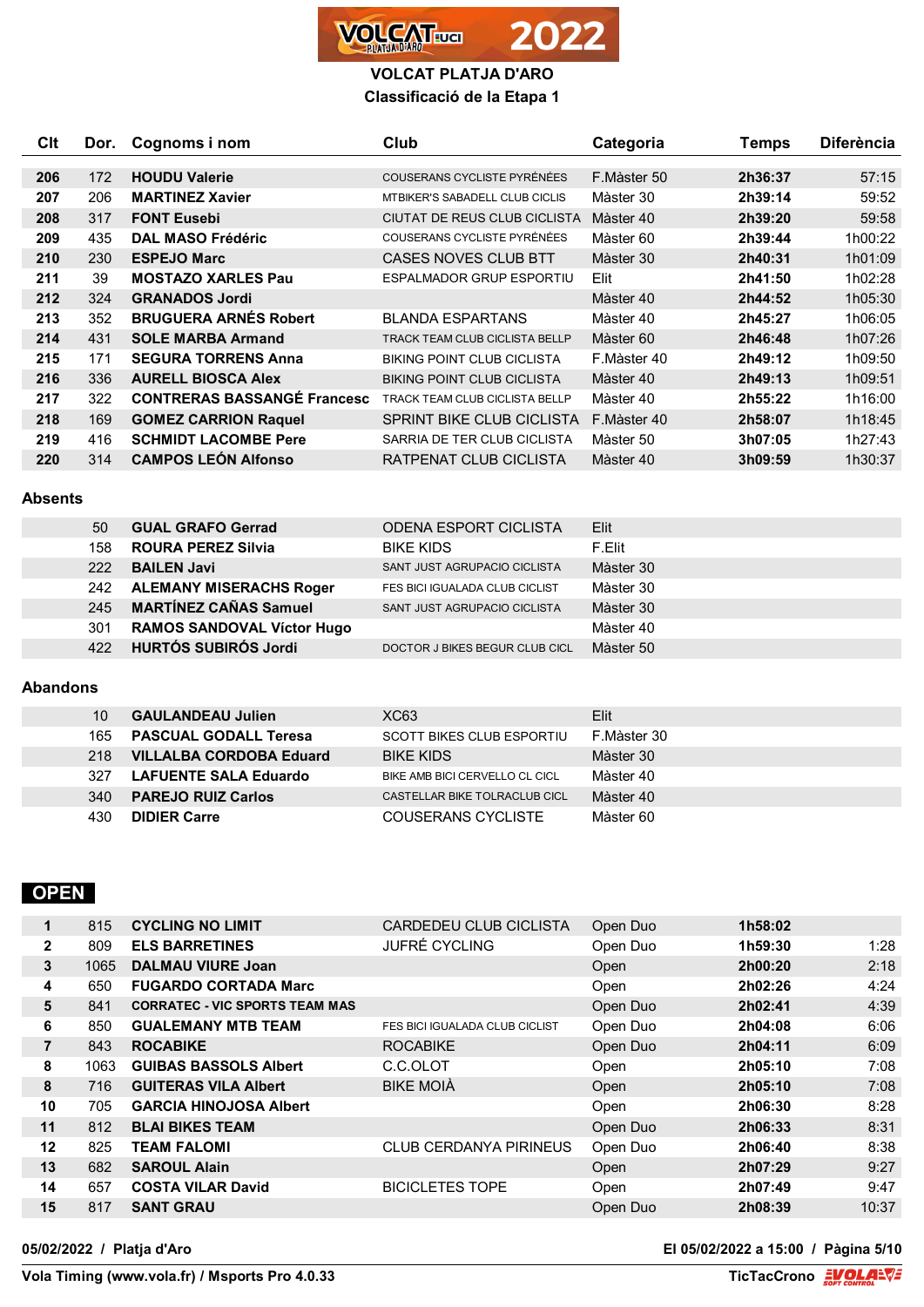

| Clt | Dor. | Cognoms i nom                        | Club                                         | Categoria | <b>Temps</b> | <b>Diferència</b> |
|-----|------|--------------------------------------|----------------------------------------------|-----------|--------------|-------------------|
| 16  | 715  | <b>ABRIL RODRIGUEZ Carlos</b>        | PENYA CICLISTA LLORET DE MAR Open            |           | 2h08:40      | 10:38             |
| 17  | 522  | <b>ESTEVE MONZÓ Adrià</b>            | PENYA CICLISTA MELIANA                       | Open      | 2h08:41      | 10:39             |
| 18  | 634  | <b>MUNNE BIOSCA Artur</b>            |                                              | Open      | 2h08:45      | 10:43             |
| 19  | 558  | <b>NAVARRO Rmon</b>                  |                                              | Open      | 2h08:59      | 10:57             |
| 20  | 694  | <b>PUJABET SOLANICH Sergi</b>        |                                              | Open      | 2h09:21      | 11:19             |
| 21  | 1068 | <b>TORRES BRUZETA Ernesto</b>        |                                              | Open      | 2h09:24      | 11:22             |
| 22  | 848  | <b>LOBOS</b>                         | <b>BTT MATADEPERA</b>                        | Open Duo  | 2h10:09      | 12:07             |
| 22  | 803  | <b>NARI TEAM</b>                     | CC SARRIÀ DE TER                             | Open Duo  | 2h10:09      | 12:07             |
| 24  | 579  | <b>MANDIRAC Alexandre</b>            | <b>ATAC VTT ARAGON</b>                       | Open      | 2h10:36      | 12:34             |
| 25  | 586  | <b>PALMA BASTERO Omar</b>            | <b>EDIBIKES</b>                              | Open      | 2h10:38      | 12:36             |
| 26  | 573  | <b>HERRERO REÑÉ Carles</b>           |                                              | Open      | 2h10:41      | 12:39             |
| 27  | 736  | <b>ALMOGUERA Jorge</b>               |                                              | Open      | 2h11:27      | 13:25             |
| 28  | 598  | <b>PUJOL ESTANYOL Roger</b>          |                                              | Open      | 2h12:06      | 14:04             |
| 29  | 19   | <b>MIQUEL COS Jordi</b>              | <b>SAIS BIKES</b>                            | Open      | 2h12:10      | 14:08             |
| 30  | 684  | <b>GUTIERREZ MUÑOZ Gabriel</b>       | <b>TEAM TRIRELAY</b>                         | Open      | 2h12:12      | 14:10             |
| 31  | 846  | <b>CLUB ESPORTIU MOSSOS ESQUADRA</b> | CLUB ESPORTIU MOSSOS ESQUADRA Open Duo Mixte |           | 2h12:34      | 14:32             |
| 32  | 849  | <b>LA FORESTIERE</b>                 | <b>LA FORESTIERE</b>                         | Open Duo  | 2h13:07      | 15:05             |
| 32  | 666  | <b>RUZ GARCÍA Fran</b>               |                                              | Open      | 2h13:07      | 15:05             |
| 32  | 580  | <b>QUERO SEGUÍ Miguel Angel</b>      |                                              | Open      | 2h13:07      | 15:05             |
| 35  | 1050 | <b>IGLESIAS Óscar</b>                |                                              | Open      | 2h13:16      | 15:14             |
| 36  | 596  | <b>RIERA ALBAS Lluis</b>             |                                              | Open      | 2h14:15      | 16:13             |
| 37  | 559  | <b>MARTINEZ FUGARDO David</b>        |                                              | Open      | 2h14:23      | 16:21             |
| 38  | 555  | <b>NIETO BARBERA Adria</b>           |                                              | Open      | 2h15:32      | 17:30             |
| 39  | 561  | <b>ALTARRIBA BARCENILLA Oscar</b>    |                                              | Open      | 2h15:35      | 17:33             |
| 40  | 652  | <b>ANDREU GRACIA Fernando</b>        | <b>CLUB BTT ALGAIREN</b>                     | Open      | 2h15:45      | 17:43             |
| 41  | 721  | <b>IGLESIAS VERNET Roman</b>         |                                              | Open      | 2h16:01      | 17:59             |
| 42  | 664  | <b>VILARDELL MEMBRADO Sergi</b>      |                                              | Open      | 2h16:02      | 18:00             |
| 43  | 607  | <b>MATEO MARTINEZ Oskar</b>          | <b>VINCLES</b>                               | Open      | 2h16:23      | 18:21             |
| 44  | 501  | <b>ARANDA Rubén</b>                  |                                              | Open      | 2h17:41      | 19:39             |
| 45  | 842  | <b>C.T. ESPORTRISSIM</b>             | SANT CUGAT C.C. 2013                         | Open Duo  | 2h19:13      | 21:11             |
| 45  | 805  | <b>CLUB CICLISTA CADRETE</b>         | <b>CLUB CICLISTA CADRETE</b>                 | Open Duo  | 2h19:13      | 21:11             |
| 47  | 1061 | <b>MARTINEZ BONET Oriol</b>          |                                              | Open      | 2h19:20      | 21:18             |
| 48  | 833  | <b>EA TEAM</b>                       |                                              | Open Duo  | 2h19:33      | 21:31             |
| 49  | 709  | GÁZQUEZ VALERA Manel                 |                                              | Open      | 2h20:06      | 22:04             |
| 50  | 636  | <b>VESSEAU Stephan</b>               | <b>CALVISSON VTT</b>                         | Open      | 2h20:12      | 22:10             |
| 51  | 1051 | <b>AHICART MATA Marc</b>             |                                              | Open      | 2h20:13      | 22:11             |
| 52  | 609  | <b>MARTÍNEZ RAMI Jordi</b>           | <b>RUNNERS PREIXANA</b>                      | Open      | 2h20:16      | 22:14             |
| 53  | 1066 | <b>DALMAU VIURE Toni</b>             |                                              | Open      | 2h20:19      | 22:17             |
| 54  | 539  | <b>SAMPEDRO MORÁN Luis Miguel</b>    |                                              | Open      | 2h20:40      | 22:38             |
| 55  | 703  | <b>MORET PUJOL Sergi</b>             |                                              | Open      | 2h20:41      | 22:39             |
| 56  | 735  | <b>ALVAREZ RUEDA Jesús</b>           |                                              | Open      | 2h20:46      | 22:44             |
| 57  | 589  | <b>VALLEJO SANCHEZ Alexis</b>        |                                              | Open      | 2h20:51      | 22:49             |
| 58  | 618  | <b>PEYRA ROS Jorge</b>               |                                              | Open      | 2h21:28      | 23:26             |
| 59  | 610  | <b>VILLANUEVA Eduard</b>             | <b>SAIS BIKES</b>                            | Open      | 2h21:32      | 23:30             |
| 60  | 635  | <b>VESSEAU Clement</b>               | <b>CALVISSON VTT</b>                         | Open      | 2h22:13      | 24:11             |
| 60  | 578  | <b>GRABARSKI Philippe</b>            | <b>ATAC</b>                                  | Open      | 2h22:13      | 24:11             |
| 62  | 685  | <b>PALAU MARTI Carlos</b>            |                                              | Open      | 2h22:14      | 24:12             |
| 63  | 1052 | <b>ALONSO JIMENEZ Marcos Antonio</b> |                                              | Open      | 2h22:24      | 24:22             |
| 64  | 546  | <b>CUEVAS CASTELLANO Raul</b>        | RIOS CYCLING CLUB                            | Open      | 2h22:30      | 24:28             |
| 65  | 1059 | <b>RODIERA Alex</b>                  |                                              | Open      | 2h23:17      | 25:15             |
| 66  | 641  | <b>HERNANDEZ MORENO Oscar</b>        | C.C MONTBRIÓ DEL CAMP                        | Open      | 2h23:42      | 25:40             |
| 67  | 683  | <b>LAGUNA Iñigo</b>                  |                                              | Open      | 2h23:54      | 25:52             |

**05/02/2022 / Platja d'Aro El 05/02/2022 a 15:00 / Pàgina 6/10**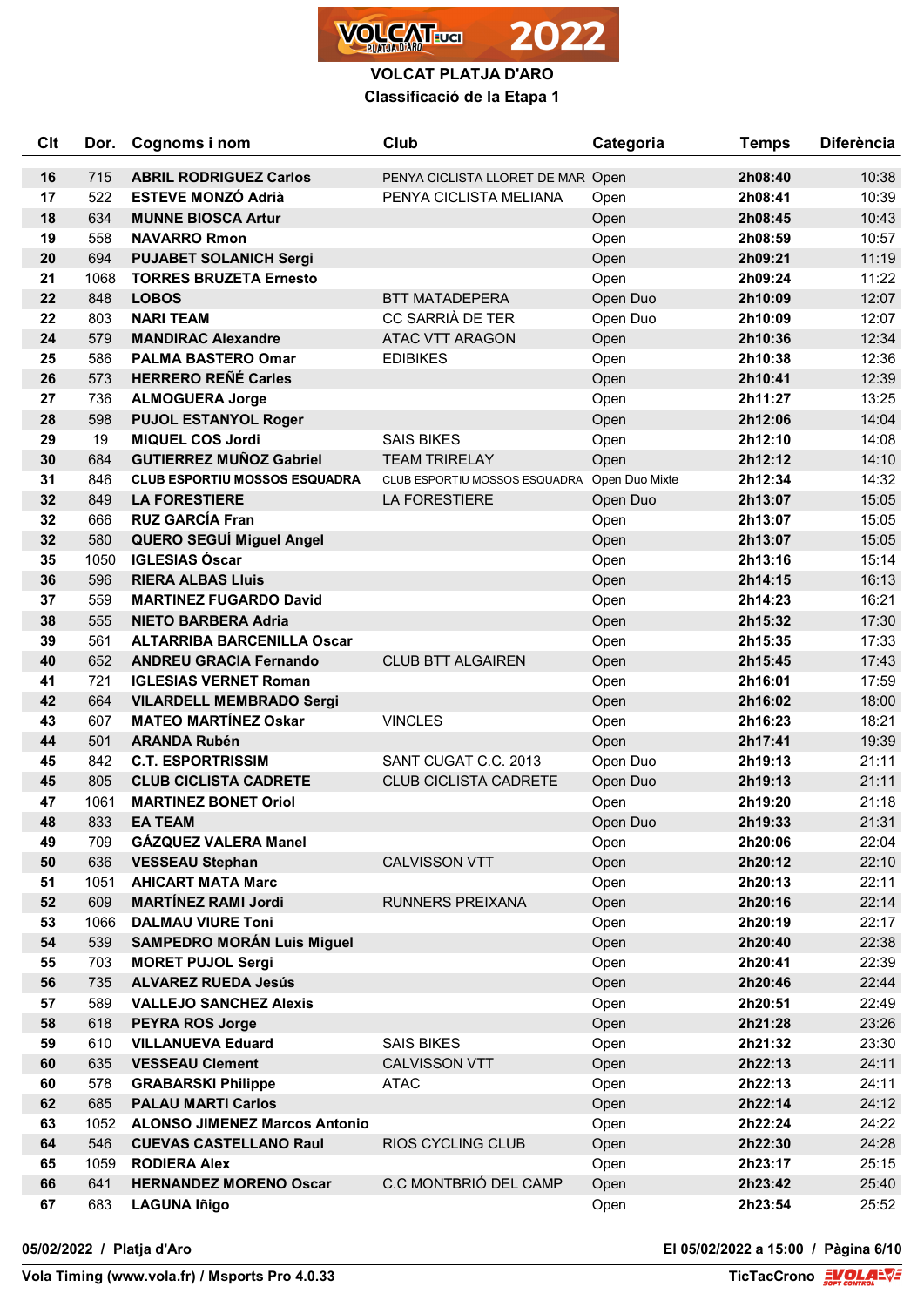

| Clt | Dor. | Cognoms i nom                         | Club                             | Categoria      | <b>Temps</b> | <b>Diferència</b> |
|-----|------|---------------------------------------|----------------------------------|----------------|--------------|-------------------|
| 68  | 1004 | <b>TKM</b>                            |                                  | Open Duo       | 2h24:06      | 26:04             |
| 69  | 590  | <b>OLIVA VILA Marc</b>                |                                  | Open           | 2h24:08      | 26:06             |
| 70  | 681  | <b>SEGÓN BALIUS Pablo</b>             |                                  | Open           | 2h25:08      | 27:06             |
| 71  | 648  | <b>BACO Joan Manuel</b>               | <b>NARBONNE</b>                  | Open           | 2h25:56      | 27:54             |
| 72  | 544  | <b>MARTINEZ SANCHEZ Carlos</b>        | <b>02 SPORTS</b>                 | Open           | 2h25:57      | 27:55             |
| 73  | 611  | <b>BENAVENTE MUÑOZ Daniel</b>         |                                  | Open           | 2h26:00      | 27:58             |
| 74  | 839  | <b>BIKING POINT #EQUIPDE2</b>         | <b>BIKING POINT</b>              | Open Duo Mixte | 2h26:03      | 28:01             |
| 75  | 738  | <b>TOLEDO CONTRERAS Willans</b>       |                                  | Open           | 2h26:04      | 28:02             |
| 76  | 718  | <b>CALDERÓN RAMÍREZ Marc</b>          | <b>MC TRAINING</b>               | Open           | 2h26:14      | 28:12             |
| 76  | 568  | <b>BOVER ALEMANY Pedro Juan</b>       |                                  | Open           | 2h26:14      | 28:12             |
| 78  | 689  | <b>BASAS PLA Salvador</b>             |                                  | Open           | 2h26:33      | 28:31             |
| 79  | 545  | <b>GEIRA BORT Adolfo</b>              |                                  | Open           | 2h26:36      | 28:34             |
| 80  | 560  | <b>GODOY FERNÁNDEZ Cristian</b>       | <b>CCQROMIA</b>                  | Open           | 2h27:28      | 29:26             |
| 81  | 547  | SÁNCHEZ MUÑOZ Jose Manuel             | <b>RIOS CYCLING CLUB</b>         | Open           | 2h27:51      | 29:49             |
| 82  | 591  | PEÑA CORNET Ricard                    |                                  | Open           | 2h28:01      | 29:59             |
| 83  | 697  | <b>ROJAS SAÑA Marc</b>                | <b>ESPORT CICLISTA GIRONELLA</b> | Open           | 2h28:02      | 30:00             |
| 84  | 507  | <b>CHORQUES LÓPEZ Luis Miguel</b>     |                                  | Open           | 2h28:41      | 30:39             |
| 85  | 619  | <b>TURMO GONZALEZ Santiago</b>        |                                  | Open           | 2h28:42      | 30:40             |
| 86  | 832  | <b>RUSTIDETS</b>                      | <b>TGCBINN</b>                   | Open Duo       | 2h29:05      | 31:03             |
| 87  | 532  | <b>LLADÓ GARRIGA Guillermo</b>        | <b>TRIFANATICS</b>               | Open           | 2h29:23      | 31:21             |
| 88  | 553  | <b>MELLADO FERNANDEZ Adria</b>        |                                  | Open           | 2h29:25      | 31:23             |
| 89  | 570  | <b>TATCHÉ GURRERA Roger</b>           | SANT QUIRZE DEL VALLES CLUB PE   | Open           | 2h29:34      | 31:32             |
| 89  | 557  | <b>SUREDA Sergi</b>                   |                                  | Open           | 2h29:34      | 31:32             |
| 91  | 640  | <b>FERNANDEZ CASAS Jose Antonio</b>   |                                  | Open           | 2h29:36      | 31:34             |
| 92  | 517  | <b>MOLINA ROBLES Antonio</b>          | <b>FERROBIKERS</b>               | Open           | 2h29:47      | 31:45             |
| 93  | 614  | <b>VALVERDE SEGURA Edgar</b>          |                                  | Open           | 2h29:57      | 31:55             |
| 94  | 828  | <b>TEAM PALOMITAS</b>                 |                                  | Open Duo       | 2h30:02      | 32:00             |
| 95  | 551  | <b>MANRESA CATALA Herve</b>           | <b>BTT FORNELLS</b>              | Open           | 2h30:30      | 32:28             |
| 96  | 720  | <b>MORATO PUIGREFAGUT Victor</b>      |                                  | Open           | 2h30:50      | 32:48             |
| 97  | 699  | <b>CALDENTEY FRONTERA Jordi</b>       | <b>QROMIA CYCLING CLUB</b>       | Open           | 2h31:03      | 33:01             |
| 98  | 604  | <b>GOST JUAN Lorenzo</b>              | <b>QROMIA CYCLING CLUB</b>       | Open           | 2h31:04      | 33:02             |
| 99  | 646  | <b>LOPEZ RUIZ Adrian</b>              | <b>UCC</b>                       | Open           | 2h31:39      | 33:37             |
| 100 | 518  | <b>LLINARES LLORCA José</b>           | CC PUIG CAMPANA DE FINESTRAT     | Open           | 2h31:43      | 33:41             |
| 101 | 628  | <b>OTERO FRIAZA Jose Manuel</b>       | CLUB SPORTIU BIKE TANDEM Open    |                | 2h31:44      | 33:42             |
| 102 | 629  | <b>PUJOLS JUTGLÀ David</b>            | <b>APST</b>                      | Open           | 2h31:45      | 33:43             |
| 103 | 663  | <b>ROCABERT NADAL Jaume</b>           |                                  | Open           | 2h31:46      | 33:44             |
| 103 | 552  | <b>PLA CUMINAL David</b>              |                                  | Open           | 2h31:46      | 33:44             |
| 105 | 847  | <b>IRONTECH TECNIC MENDIZ AMBISIS</b> | FORNELLS DE LA SELVA CLUB BTT    | Open Duo       | 2h31:52      | 33:50             |
| 106 | 660  | <b>XAMPENY SORIANO Marc</b>           | <b>BTT FORNELLS</b>              | Open           | 2h32:36      | 34:34             |
| 107 | 576  | <b>SENTENAC Pascal</b>                | <b>COUSERANS CYCLISTE</b>        | Open           | 2h32:57      | 34:55             |
| 108 | 625  | PÉREZ PÉREZ Lluís                     |                                  | Open           | 2h33:01      | 34:59             |
| 109 | 823  | <b>IPA TEAM</b>                       | <b>CCBAIXTER</b>                 | Open Duo       | 2h33:02      | 35:00             |
| 110 | 613  | <b>SAURA MARTINEZ Pedro</b>           |                                  | Open           | 2h33:18      | 35:16             |
| 111 | 655  | <b>LOZANO SOLE David</b>              |                                  | Open           | 2h33:33      | 35:31             |
| 112 | 804  | <b>MASTER TEAM LAISSAC</b>            | VÉLO CLUB LAISSAC                | Open Duo Mixte | 2h34:23      | 36:21             |
| 113 | 601  | ROCABAYERA ROJO Sergi                 | <b>CLUB ESPORTIU VINCLES</b>     | Open           | 2h34:31      | 36:29             |
| 114 | 712  | <b>MCHUGH Sally</b>                   |                                  | Open           | 2h34:33      | 36:31             |
| 115 | 654  | <b>LOZANO RUSTARAZO Manuel</b>        |                                  | Open           | 2h34:39      | 36:37             |
| 116 | 695  | <b>RAMOS MACIAS Jordi</b>             |                                  | Open           | 2h34:50      | 36:48             |
| 117 | 814  | TT2BIKE                               |                                  | Open Duo       | 2h34:55      | 36:53             |
| 118 | 647  | <b>DUCOS Thierry</b>                  | COUSERANS CYCLISTE PYRENEES      | Open           | 2h35:28      | 37:26             |
| 119 | 642  | <b>FRANÇOIS Sicot</b>                 | MURET CYCLISTE                   | Open           | 2h36:24      | 38:22             |

**05/02/2022 / Platja d'Aro El 05/02/2022 a 15:00 / Pàgina 7/10**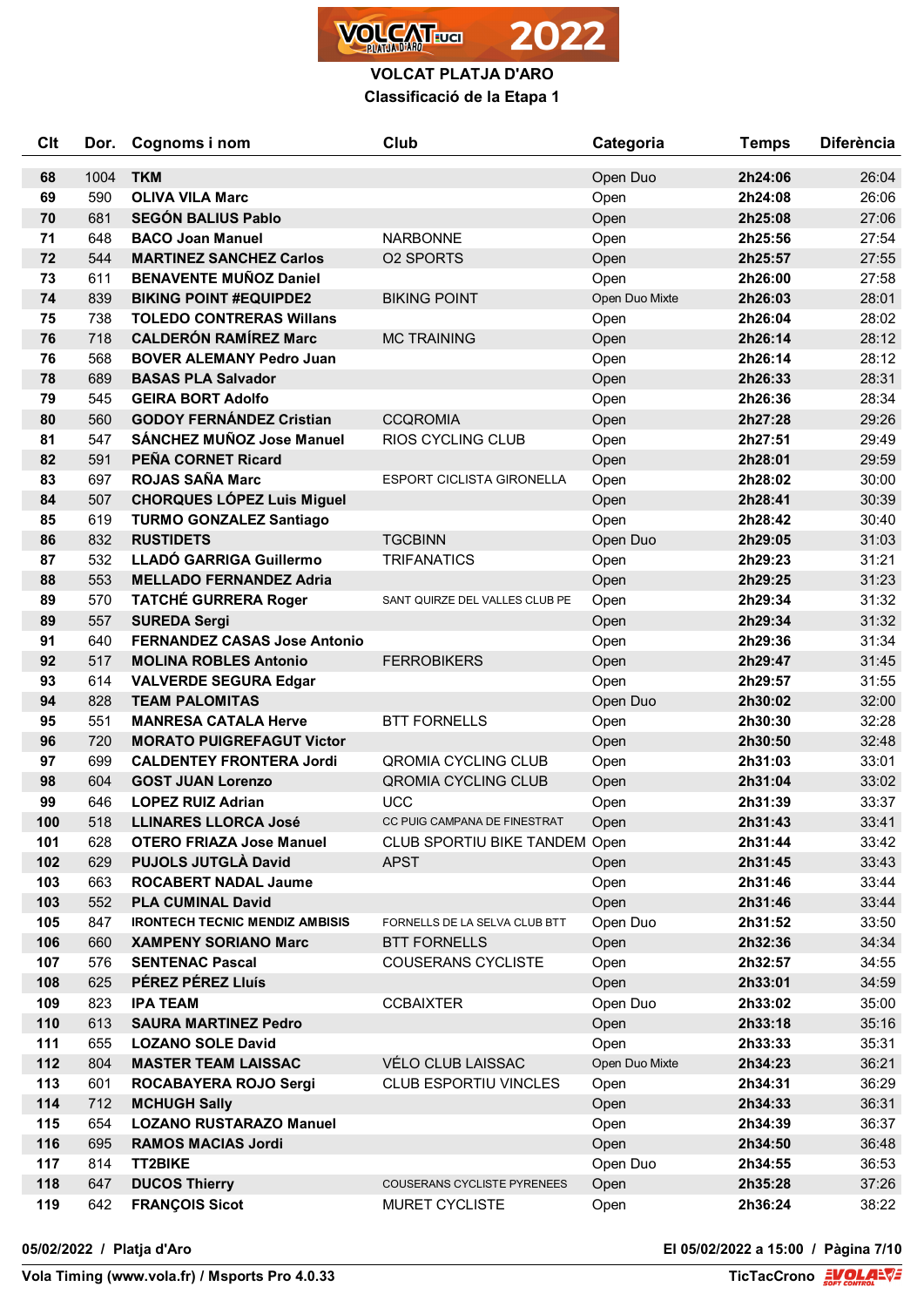

| Clt | Dor. | Cognoms i nom                         | Club                          | Categoria      | <b>Temps</b> | <b>Diferència</b> |
|-----|------|---------------------------------------|-------------------------------|----------------|--------------|-------------------|
| 120 | 595  | <b>ROMAN CARRERAS Daniel</b>          |                               | Open           | 2h36:27      | 38:25             |
| 121 | 584  | <b>HERNANDEZ MAÑAS Pol</b>            |                               | Open           | 2h36:31      | 38:29             |
| 122 | 626  | <b>LARA FERNÁNDEZ Sergio</b>          | PENYA CICLISTA CENTELLES Open |                | 2h36:34      | 38:32             |
| 123 | 714  | <b>BERTRAN I GRÍFOLS Núria</b>        |                               | Open           | 2h36:49      | 38:47             |
| 124 | 820  | <b>IRC TEAM</b>                       | <b>CLUB CICLISTA CADRETE</b>  | Open Duo Mixte | 2h36:51      | 38:49             |
| 124 | 612  | <b>CABALLERO RAMIREZ Marcos</b>       |                               | Open           | 2h36:51      | 38:49             |
| 126 | 677  | <b>DEN TEK Adrie</b>                  |                               | Open           | 2h37:02      | 39:00             |
| 127 | 667  | <b>FAURA GARCIA Joel</b>              | C.C.TORREGROSSA               | Open           | 2h37:04      | 39:02             |
| 128 | 533  | <b>CASAMIAN TORMO José María</b>      |                               | Open           | 2h37:06      | 39:04             |
| 129 | 710  | <b>PUYUELO ROCA Albert</b>            |                               | Open           | 2h37:46      | 39:44             |
| 130 | 834  | <b>VINCLES</b>                        | <b>CLUB ESPORTIU VINCLES</b>  | Open Duo Mixte | 2h38:03      | 40:01             |
| 131 | 582  | <b>GASOL BOLEDA Marc</b>              |                               | Open           | 2h38:04      | 40:02             |
| 132 | 530  | <b>CORBELLA CASTILLEJO Pol</b>        |                               | Open           | 2h38:24      | 40:22             |
| 133 | 531  | <b>RAMISA ALIGUÉ Jaume</b>            | VERROS DEL LLÚPOL             | Open           | 2h38:48      | 40:46             |
| 134 | 851  | $i^2$                                 |                               | Open Duo       | 2h39:21      | 41:19             |
| 134 | 719  | <b>PIJOAN PAGES Albert</b>            |                               | Open           | 2h39:21      | 41:19             |
| 136 | 563  | <b>BOSCH CANA Joan</b>                |                               | Open           | 2h39:25      | 41:23             |
| 137 | 511  | <b>AIXALA TIRADO Jordi</b>            |                               | Open           | 2h39:49      | 41:47             |
| 138 | 1070 | <b>CLOSA FARRÉ Berta</b>              |                               | Open           | 2h39:58      | 41:56             |
| 139 | 1058 | <b>MINGOT VALENCIA Gerson</b>         |                               | Open           | 2h40:20      | 42:18             |
| 139 | 1057 | <b>GORDITO RUIZ Elias</b>             |                               | Open           | 2h40:20      | 42:18             |
| 141 | 1062 | <b>BRUNET SALA Marc</b>               |                               | Open           | 2h41:33      | 43:31             |
| 142 | 837  | <b>OXIGEN INTERIORS</b>               |                               | Open Duo       | 2h41:50      | 43:48             |
| 142 | 836  | <b>CAÇAWAINERS</b>                    |                               | Open Duo       | 2h41:50      | 43:48             |
| 142 | 673  | <b>GONZALEZ ABREGO Hilario</b>        | <b>PROBIKE</b>                | Open           | 2h41:50      | 43:48             |
| 142 | 671  | <b>PASCUAL OLIVERAS Albert</b>        | <b>EDIBIKES</b>               | Open           | 2h41:50      | 43:48             |
| 142 | 633  | <b>SOLIS AYALA Jose</b>               |                               | Open           | 2h41:50      | 43:48             |
| 142 | 569  | <b>BUCH SAINZ Edgar</b>               |                               | Open           | 2h41:50      | 43:48             |
| 142 | 550  | <b>LEO RAMIRO Ivan</b>                | <b>RIOS CYCLING CLUB</b>      | Open           | 2h41:50      | 43:48             |
| 149 | 700  | <b>CABANNES Joel</b>                  |                               | Open           | 2h41:52      | 43:50             |
| 150 | 816  | <b>AYATS CYCLES</b>                   | <b>AYATS CYCLES</b>           | Open Duo       | 2h41:54      | 43:52             |
| 151 | 665  | <b>MARTIN TORREJIN Pablo</b>          | <b>BASE SPORT</b>             | Open           | 2h42:13      | 44:11             |
| 152 | 541  | <b>ZAMORA Maximiliano</b>             | <b>BASE SPORT</b>             | Open           | 2h42:37      | 44:35             |
| 153 | 549  | <b>ROIG BONET Mariano</b>             | <b>BASE ESPORT</b>            | Open           | 2h42:44      | 44:42             |
| 154 | 515  | <b>RODRIGUEZ PLANA Marc</b>           |                               | Open           | 2h42:51      | 44:49             |
| 155 | 514  | <b>XIFRA TORRENT Sergi</b>            |                               | Open           | 2h42:52      | 44:50             |
| 156 | 696  | <b>GUDIN Miguel</b>                   | <b>MEGABICI</b>               | Open           | 2h42:53      | 44:51             |
| 157 | 622  | <b>ALVEAR JODAR Francisco Javier</b>  | <b>MTBIKER'S</b>              | Open           | 2h42:59      | 44:57             |
| 158 | 556  | <b>MORALES CALVO Rubén</b>            |                               | Open           | 2h43:00      | 44:58             |
| 159 | 649  | <b>CHESA VELA David</b>               |                               | Open           | 2h43:01      | 44:59             |
| 160 | 505  | <b>RECASENS SUAREZ Jordi</b>          |                               | Open           | 2h43:15      | 45:13             |
| 161 | 504  | <b>JIMENEZ MARCO Carlos</b>           |                               | Open           | 2h43:20      | 45:18             |
| 162 | 509  | <b>ANDREU GARRIGA Josep</b>           |                               | Open           | 2h43:49      | 45:47             |
| 163 | 503  | <b>RIOLA COLET Ignasi</b>             |                               | Open           | 2h44:35      | 46:33             |
| 164 | 1053 | <b>QUERALT PARELLADS Carles</b>       |                               | Open           | 2h44:36      | 46:34             |
| 164 | 632  | <b>CORREA MARTIN Jose Antonio</b>     | QROMIA CC                     | Open           | 2h44:36      | 46:34             |
| 166 | 659  | <b>ROBERT-LAGIER Lionel</b>           | <b>VC HAUT LIGNON</b>         | Open           | 2h44:37      | 46:35             |
| 167 | 680  | <b>NIEVAS SORIA Albert</b>            |                               | Open           | 2h45:28      | 47:26             |
| 168 | 630  | <b>SULE Xavi</b>                      | <b>CICLES SERRANO</b>         | Open           | 2h45:43      | 47:41             |
| 169 | 623  | <b>SAENZ REBOLLO Francisco Javier</b> | IMPARABLES CLUB CICLISTA      | Open           | 2h45:53      | 47:51             |
| 170 | 811  | <b>TEAM JOE</b>                       | CLUB CICLISTA CORRÓ D'AMUNT   | Open Duo       | 2h46:07      | 48:05             |
| 171 | 737  | <b>CORBELLA CASTILLEJO Gerard</b>     |                               | Open           | 2h48:28      | 50:26             |

**05/02/2022 / Platja d'Aro El 05/02/2022 a 15:00 / Pàgina 8/10**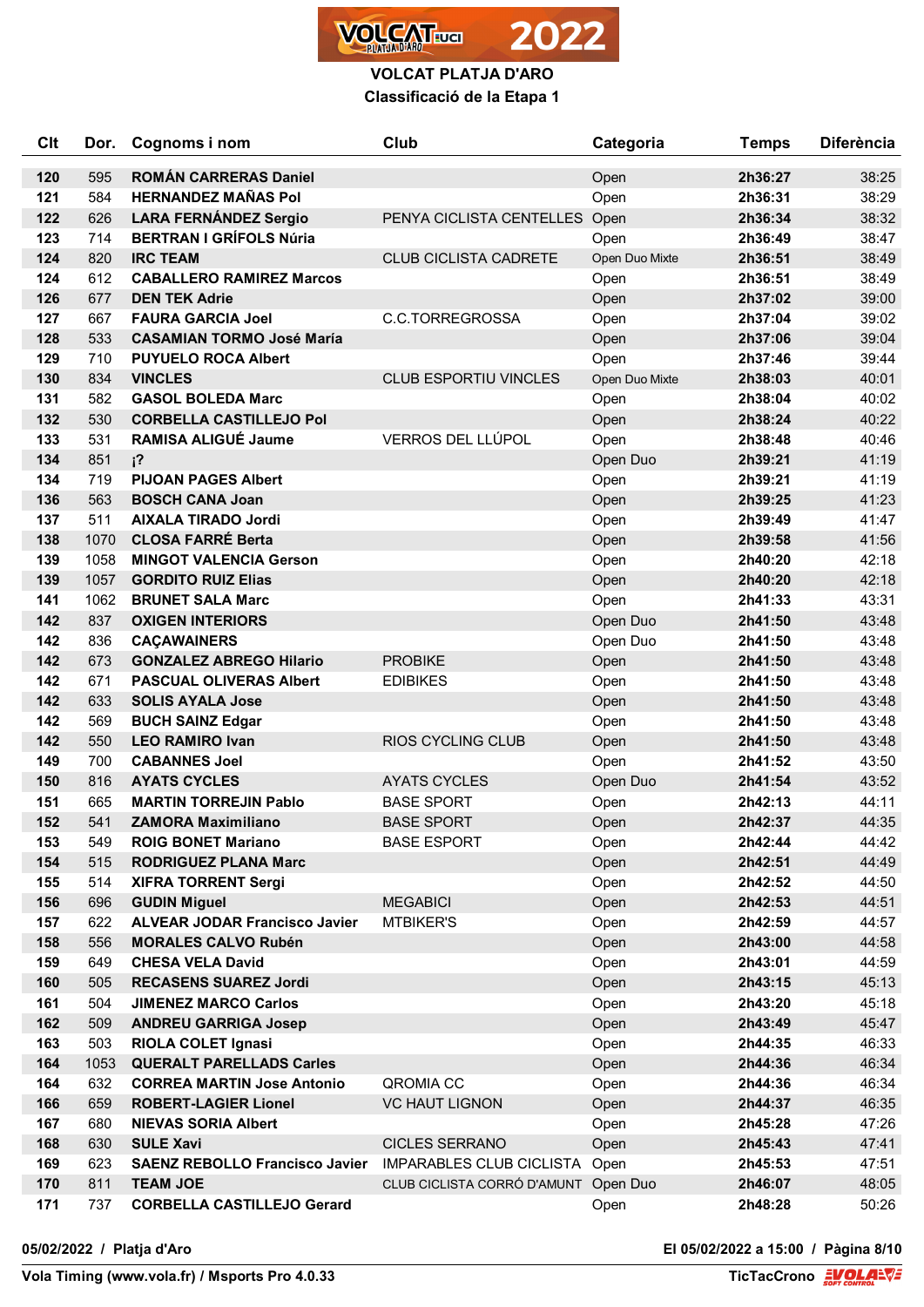

| Clt | Dor. | Cognoms i nom                      | Club                           | Categoria      | <b>Temps</b> | <b>Diferència</b> |
|-----|------|------------------------------------|--------------------------------|----------------|--------------|-------------------|
| 172 | 565  | <b>SOLA GRANCHA Oriol</b>          | UNIÓ CICLISTA LES FRANQUESES   | Open           | 2h48:51      | 50:49             |
| 173 | 594  | <b>ROSELL CORTADELLAS Bet</b>      |                                | Open           | 2h49:37      | 51:35             |
| 174 | 645  | <b>INGLÉS RUÍZ Enric</b>           |                                | Open           | 2h49:41      | 51:39             |
| 174 | 644  | <b>MARÍ JUSTE Víctor</b>           |                                | Open           | 2h49:41      | 51:39             |
| 174 | 643  | <b>GONZÁLEZ MOLERO Víctor</b>      |                                | Open           | 2h49:41      | 51:39             |
| 177 | 688  | <b>MOURY Cyril</b>                 | <b>TRYSSINGEAUX</b>            | Open           | 2h50:00      | 51:58             |
| 178 | 678  | <b>GARNIER Nicolas</b>             |                                | Open           | 2h50:03      | 52:01             |
| 179 | 513  | <b>MORRERES PRIM Núria</b>         | THE CYCLEBOX CREW              | Open           | 2h50:06      | 52:04             |
| 180 | 523  | <b>SUCHANECKI Nicolas</b>          | <b>CS SALLEBOEUF</b>           | Open           | 2h50:27      | 52:25             |
| 181 | 617  | <b>MULLER Arthur</b>               | CRABBE TOITURES - C.C. CHEVIGN | Open           | 2h50:29      | 52:27             |
| 182 | 658  | <b>BATLLES VALLS Albert</b>        |                                | Open           | 2h50:46      | 52:44             |
| 183 | 807  | <b>BICIMANDURRIES</b>              | MRT CYCLING CLUB MALGRAT       | Open Duo       | 2h51:02      | 53:00             |
| 184 | 1001 | <b>SPARKYS</b>                     |                                | Open Duo       | 2h51:05      | 53:03             |
| 185 | 810  | <b>BICICLETES ESTEVE</b>           | <b>BICICLETES ESTEVE</b>       | Open Duo       | 2h51:12      | 53:10             |
| 186 | 669  | <b>SENDRA SALA Toni</b>            | <b>SCOTT BIKES</b>             | Open           | 2h51:16      | 53:14             |
| 186 | 668  | <b>VILA BATALLA Maria</b>          | <b>SCOTT BIKES</b>             | Open           | 2h51:16      | 53:14             |
| 188 | 686  | <b>RUBIO BUCHACA Guillem</b>       |                                | Open           | 2h51:22      | 53:20             |
| 189 | 830  | <b>TEAM TRIRELAY</b>               |                                | Open Duo       | 2h51:23      | 53:21             |
| 190 | 675  | <b>SAZATORNIL GONZALEZ David</b>   |                                | Open           | 2h51:39      | 53:37             |
| 191 | 717  | <b>TEIXIDOR Marti</b>              | <b>EDIBIKES</b>                | Open           | 2h52:33      | 54:31             |
| 192 | 827  | <b>LUPETZETA</b>                   |                                | Open Duo       | 2h52:42      | 54:40             |
| 193 | 1064 | <b>SUBIRATS PAGES Enric</b>        |                                | Open           | 2h52:54      | 54:52             |
| 194 | 701  | <b>GÓMEZ MEDINA Alexis</b>         |                                | Open           | 2h53:44      | 55:42             |
| 195 | 608  | <b>VILARDELL PARÉS Sílvia</b>      | <b>VINCLES</b>                 | Open           | 2h54:09      | 56:07             |
| 196 | 543  | DE BARUTELL TRAVÉ Carles           |                                | Open           | 2h54:12      | 56:10             |
| 197 | 698  | <b>MORALES PLANELL Sergio</b>      | SANT CUGAT CLUB CICLISTA 2013  | Open           | 2h54:14      | 56:12             |
| 198 | 1060 | ESPUÑA BUXÓ Josep Lluis            |                                | Open           | 2h54:16      | 56:14             |
| 199 | 627  | <b>GARCIA DUEÑAS Adria</b>         |                                | Open           | 2h54:21      | 56:19             |
| 200 | 819  | <b>CLASCAR TEAM</b>                |                                | Open Duo       | 2h54:38      | 56:36             |
| 201 | 605  | <b>BORIA SERRANO Guifre</b>        | <b>RUNNERS PREIXANA</b>        | Open           | 2h54:48      | 56:46             |
| 202 | 651  | <b>DELTORO SASTRE Christian</b>    |                                | Open           | 2h54:52      | 56:50             |
| 203 | 838  | <b>GMRI BIKE TEAM</b>              | <b>BICISPRINT</b>              | Open Duo       | 2h55:28      | 57:26             |
| 204 | 592  | <b>ONCINA MORENO Ignasi</b>        |                                | Open           | 2h56:28      | 58:26             |
| 205 | 540  | <b>CALDERÓN BARREIRO Sebastián</b> | <b>MALARRUTA</b>               | Open           | 2h56:37      | 58:35             |
| 206 | 672  | <b>PEDROSA OLLER Carlos</b>        | C.C. RATPENAT                  | Open           | 2h56:38      | 58:36             |
| 207 | 801  | <b>ISLA TORTUGA</b>                |                                | Open Duo       | 2h56:51      | 58:49             |
| 208 | 661  | <b>PADROS SANCHEZ Jaume</b>        | TORELLO C.C.                   | Open           | 2h56:55      | 58:53             |
| 209 | 662  | <b>VALLEJO COSTA Ester</b>         | TORELLO C.C.                   | Open           | 2h56:57      | 58:55             |
| 210 | 835  | <b>CSLG ARDECHE VTT</b>            | <b>CSLG ARDECHE</b>            | Open Duo Mixte | 2h56:59      | 58:57             |
| 211 | 826  | <b>HOBBITCOLES</b>                 | <b>CTSA</b>                    | Open Duo Mixte | 2h57:02      | 59:00             |
| 212 | 653  | <b>GAJON FLETA Andrés</b>          | <b>BTT ALGAIREN</b>            | Open           | 2h57:07      | 59:05             |
| 213 | 831  | <b>CHOCOLATE CROISSANT FACTORY</b> |                                | Open Duo       | 2h58:00      | 59:58             |
| 214 | 577  | <b>ROMERO SERRANO Miquel</b>       | A.C. SANT JUST                 | Open           | 2h58:03      | 1h00:01           |
| 215 | 639  | <b>MOYA ZEPEDA Luis</b>            |                                | Open           | 2h58:08      | 1h00:06           |
| 216 | 806  | <b>SEGUIM!</b>                     |                                | Open Duo       | 2h58:16      | 1h00:14           |
| 217 | 567  | <b>VAN CALSTEREN Jimmy</b>         |                                | Open           | 2h58:31      | 1h00:29           |
| 218 | 512  | PAÜL OLIVA Isaac                   | THE CYCLEBOX CREW              | Open           | 2h59:46      | 1h01:44           |
| 219 | 679  | <b>MORENO FENUTRÍA David</b>       |                                | Open           | 3h01:20      | 1h03:18           |
| 220 | 631  | LÓPEZ GARCÍA Juan                  |                                | Open           | 3h01:22      | 1h03:20           |
| 221 | 638  | <b>GONZÁLEZ DE DIEGO Marc</b>      |                                | Open           | 3h03:57      | 1h05:55           |
| 221 | 637  | <b>ARANCE LOPEZ Daniel</b>         |                                | Open           | 3h03:57      | 1h05:55           |
| 223 | 520  | <b>ANDUJAR MUNS Xavier</b>         | 0%TALENTO 100%SENTIMIENTO      | Open           | 3h05:46      | 1h07:44           |

**05/02/2022 / Platja d'Aro El 05/02/2022 a 15:00 / Pàgina 9/10**